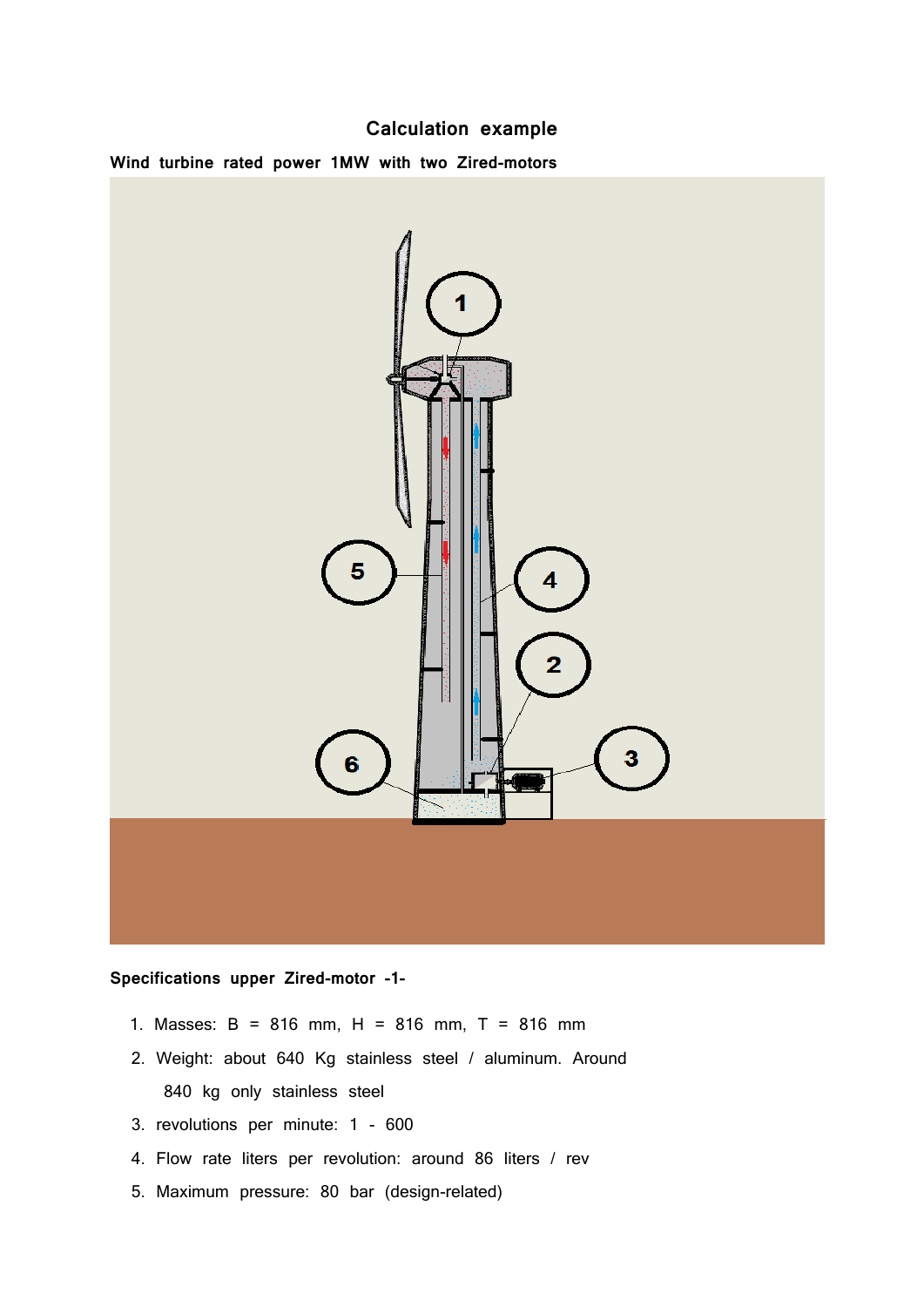### **The upper Zired engine in compressor operation**

Such a wind turbine with 14 rotor revolutions per minute and with a gear 1:20 provides a rated torque to the shaft of the Zired-motor, which is around 31847 Nm:

$$
M = \frac{P}{n} \cdot \frac{30}{\pi} = \frac{1000000W}{300} \cdot \frac{30}{\pi} = 31847,13 \text{ Nm}
$$

The Zired engine (efficiency 0.9 theoretical) can use this torque (from the first revolution) to compress the air to about 25 bar. (forces couple:  $M = F \cdot a$  $p = F / A$ ). However, the same Zired engine can easily achieve higher pressure if the wind turbine rotor can deliver even higher torque (slip clutch required). At 300 rpm, the Zired engine (compressor operation) can fill a tank (the tower itself serves as a tank) from 2000 m3 to 25 bar pressure within around 32 hours of continuous operation. The torque is directly proportional to the pressure. That means you only need the biggest torque if you want to reach the pressure of 25 bars.

### **Specifications of the lower Zired motor -2-**

- 1. Masses: B = 680 mm, H = 680 mm, T = 680 mm
- 2. Weight: about 460 Kg stainless steel / aluminum. Approximately 660 kg only stainless steel
- 3. Revolutions per minute: 1 600
- 4. Flow rate liters per revolution: approx. 49 liters / rev
- 5. Maximum pressure: 80 bar (design-related)

#### **The lower Zired engine in air motor mode**

Such a compressed air motor can operate a standard 1 MW generator with 9 bar operating pressure from the tank and the 6369 torques generated from it (from the first revolution) and with 30 revolutions (with gear 1:50 to 1500 rpm).

$$
M = \frac{P}{n} \cdot \frac{30}{\pi} = \frac{1000000W}{1500} \cdot \frac{30}{\pi} = 6369,42 \text{ Nm}
$$

When the tank is full, it will be enough to run the generator with the maximum power of 1MW for about 29 hours. That ist he case, when the tank has reached a pressure of 25 bar. That means the generator can deliver the largest power of